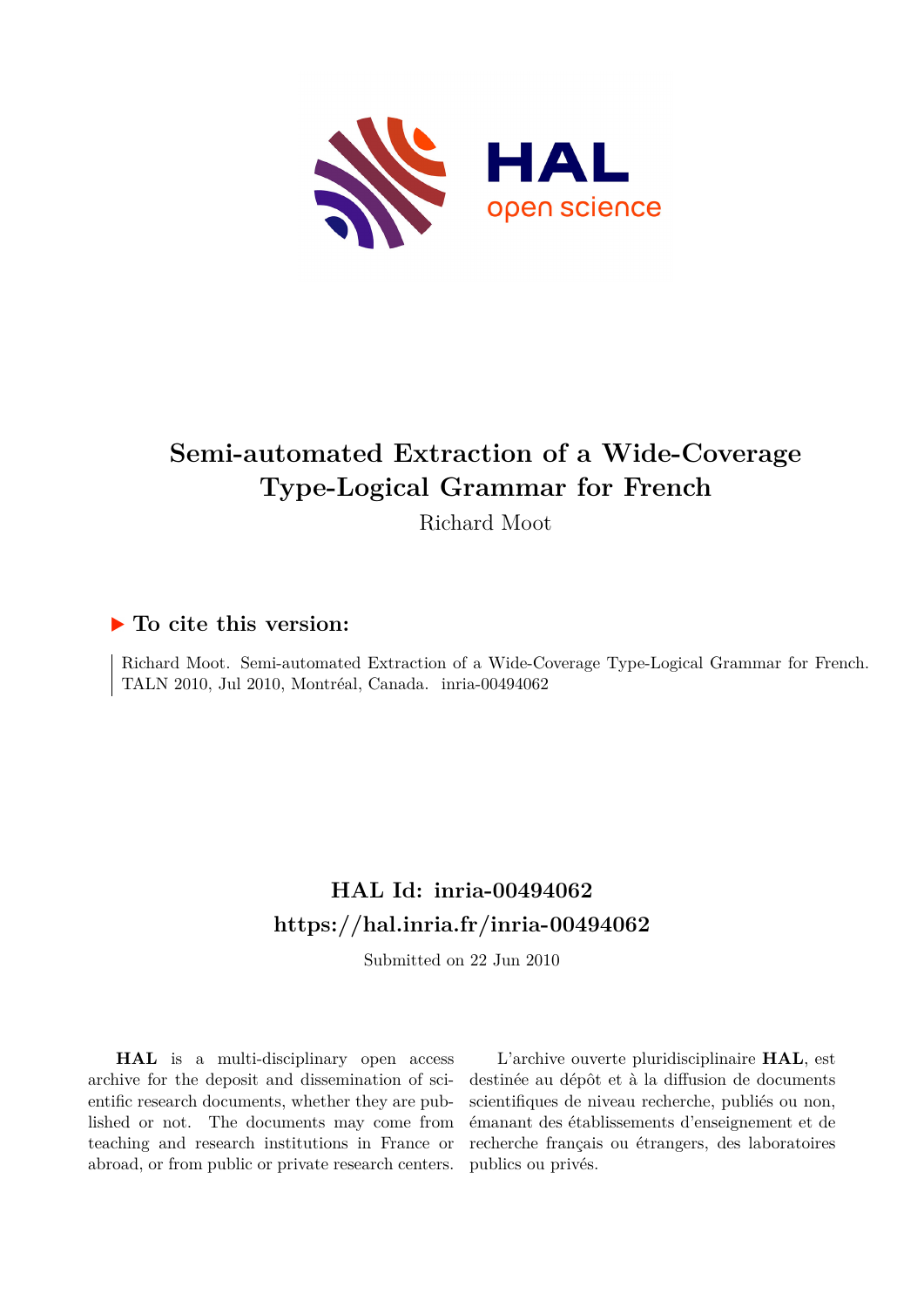## **Semi-automated Extraction of a Wide-Coverage Type-Logical Grammar for French**<sup>∗</sup>

#### Richard Moot LaBRI (CNRS, Bordeaux) & SIGNES (INRIA Bordeaux SW) 351 cours de la Libération, 33405 Talence, FRANCE Richard.Moot@labri.fr

Abstract. The paper describes the development of a wide-coverage type-logical grammar for French, which has been extracted from the Paris 7 treebank and received a significant amount of manual verification and cleanup. The resulting treebank is evaluated using a supertagger and performs at a level comparable to the best supertagging results for English.

**Résumé.** Cet article décrit le développement d'une grammaire catégorielle à large couverture du Français, extraite à partir du corpus arboré de Paris 7 et vérifiée et corrigée manuellement. Le grammaire catégorielle résultant est évaluée en utilisant un supertagger et obtient des résultats comparables aux meilleurs supertaggers pour l'Anglais.

**Mots-clés :** Extraction de grammaires, grammaires catégorielles, supertagging.

**Keywords:** Categorial grammar, grammar extraction, supertagging, type-logical grammar.

## **1 Introduction**

Though the development of parsers for the French language is an active area of research — as witnessed, for example, by the participation in the EASy evaluation — currently available grammar and parsers for the French language produce structures (typically shared forests or dependency structures) which are not easily exploitable for semantic tasks. Recently, the first results for wide-coverage semantic analysis for English have begun to emerge (Bos *et al.*, 2004); these developments have been made possible to a large extent by the availability of an automatically extracted grammar which permits an easy mapping of syntactic structures to semantic structures: the CCGbank (Hockenmaier & Steedman, 2007), a treebank for English with annotations in combinatory categorial grammar (CCG).

This paper describes the development of a type-logical treebank for French, which has been developed with is usefulness for such semantic tasks in mind. Using the Paris 7 treebank as a starting point, type-logical formulas are extracted automatically and then verified and corrected manually. The resulting grammar, which is still highly ambiguous because of the large number of lexical categories assigned to each word, is then evaluated using a supertagger, which disambiguates the lexical categories using local information only, and found to perform at a level comparable to the best results for English.

<sup>∗</sup>This research has been partially financed by the conseil régional d'Aquitaine in the context of the ITIPY project.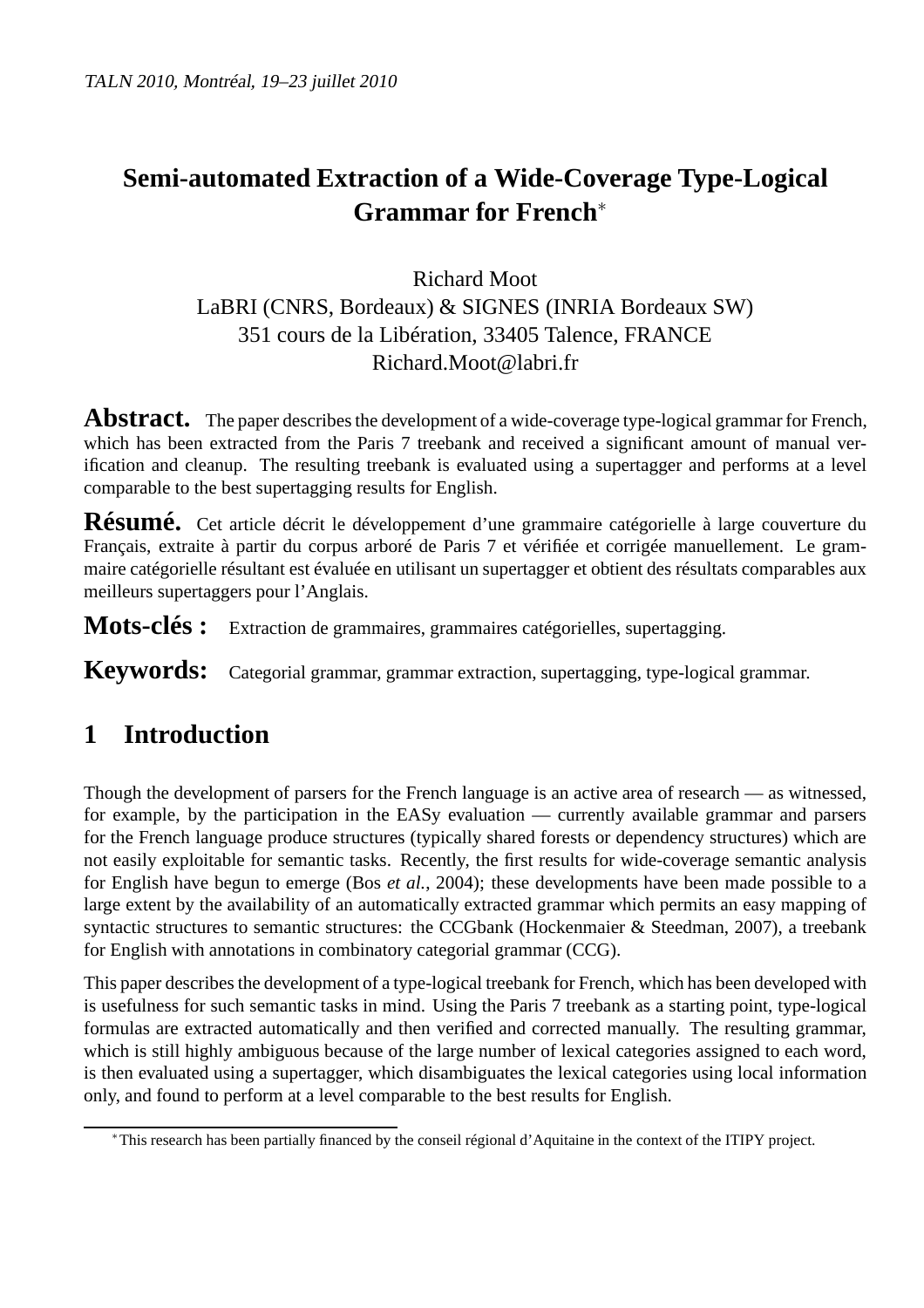# **2 Type-logical Grammar**

This introduction to modern type-logical grammars will be necessarily brief and gives only an informal sketch of many of the ideas without going into the formal details. However, this short introduction will be sufficient to help the reader understand the grammar extraction in the next section. The interested reader can find a more detailed introduction and motivations in (Moortgat, 1997).

Type-logical grammars are a grammatical formalism with its roots in formal logic and the theory of types. A type-logical grammar defines a finite set of atomic formulas (typically s for *sentence*, np for *noun phrase*, n for *noun* and pp for *prepositional phrase*) and complex formulas A / B (which looks to its right for an expression of type B in order to produce an expression of A) and  $B \setminus A$  (which looks to its left for an expression of type  $B$  in order to produce an expression of type  $A$ ).

Therefore  $(np \setminus s)/np$  is a formula of the calculus. It would be the formula assigned to a transitive verb. It states that it combines first with a noun phrase to its right to produce an expression of type  $np \setminus s$  (the type assigned to an intransitive verb) after which it combines with a noun phrase to its left to form a sentence.

In order to give an account of long-distance dependencies, such as those introduced by relativizers like *que* in French, we assign a formula of the form  $(n \nmid n) / (s / \Diamond \Box np)$ . Here, abstracting over the logical details, this formula indicates that *que* is looking to its right for a sentence s missing a noun phrase *somewhere*, as indicated by the subformula  $s / \Diamond \Box np$ , after which is will function as a noun modifier, selecting an n to its left to form an  $n$ .

In addition, the *multimodal* type-logical grammar used here (Moortgat, 1997) permits a controlled access to "movement" operations, and allows the assignment of a formula  $s\backslash_1s$  indicating that the adverb is a sentence modifier with mode information 1 allowing it to 'move' towards the head of the phrase.

In order to obtain the semantics for a syntactic analysis in a type-logical grammars we can directly apply the fact that the set of derivations in a type-logical grammar is a proper subset of the set of derivations in intuitionistic logic and thereby obtain the semantics of a derivation simply by means of the well-established Curry-Howard isomorphism between proofs and  $\lambda$ -terms. This means that from a categorial derivation and an approriated lexicon assigning  $\lambda$ -terms to word-formulas pairs — we can directly obtain a semantic representation in the style of Montague or in a more modern dynamic framework such as DRT (Bos *et al.*, 2004).

## **3 Grammar Extraction**

The Paris 7 treebank (Abeillé *et al.*, 2003) is a corpus containing extracts of the 'Le Monde' newspaper from December 1989 to January 1994. Part of this corpus (12,440 sentences containing a total of 371,029 word tokens, with 25,280 word types) has been given a functional annotation as well. Given that this functional annotation helps the extraction process and reduces the number of manual corrections, the grammar extraction has been defined for this sub-corpus only.

Figure 1 shows a tree from the Paris 7 corpus, a segment of the longer phrase *"La cour a, d'autre part, atténué le montant des amendes que la 11 chambre avait infligées aux autres prévenus"*. This sentence segment suffices to discuss the most interesting cases of the extraction algorithm.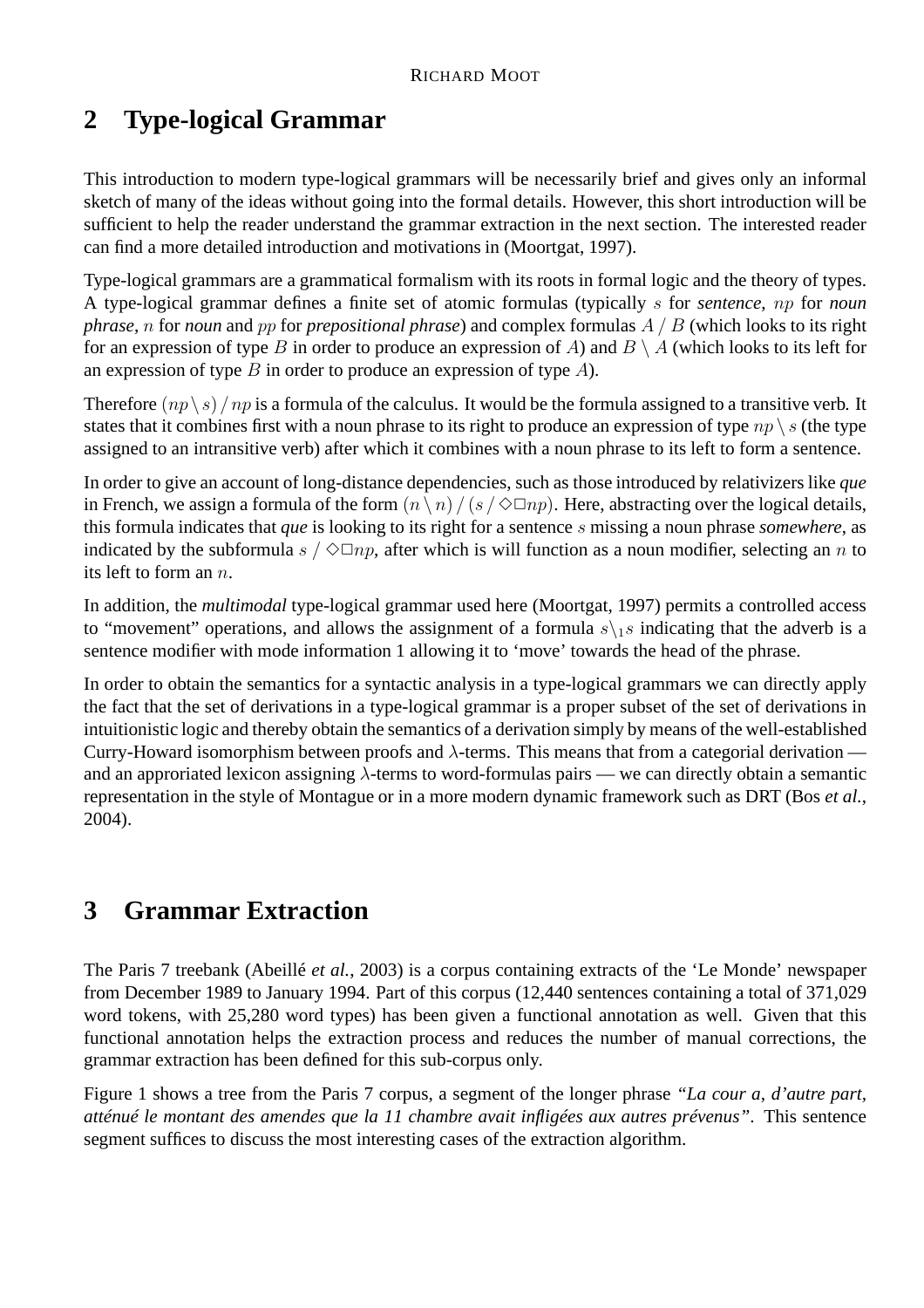

Figure 1: Example tree from the Paris 7 treebank with the extracted formulas indicated below the leaves



Figure 2: The tree from Figure 1 binarized and with formula information added

The grammar extraction algorithm used follows the general principles of grammar extraction for categorial grammars, as it has been used in other contexts (Buszkowski & Penn, 1990; Hockenmaier & Steedman, 2007; Moot, 2010).

- 1. the tree is binarized, when necessary nodes are inserted for 'traces' (we will see this in more detail in the example below).
- 2. in the resulting tree, a distinction is made between heads (functors), arguments and modifiers; a simple table lookup is used to decide between the different cases based on the node labels and their functional annotation, so in a sentence (annotated by SENT) the verb cluster (annotated by VN) is assigned as its head, NP and PP daughters are assigned as arguments<sup>1</sup>, whereas adverbs (annotated by ADV and ADVP) would be assigned a modifier role. Similarly, in an NP, adjectives and prepositions will be modifiers.
- 3. formulas are assigned in a top-down fashion starting with the root node and descending the tree by case analysis; again a table lookup is used to convert syntactic categories to atomic formulas
	- if the parent node has formula A assigned to it and the left (resp. right) daughter is a modifier then the left daughter will receive formula  $A/A$  and the right daughter formula A (resp. A and  $A \setminus A$  in the case the right daughter was a modifier
	- if the left daughter is an argument and the right daughter is a functor, we look up the corresponding formula B in the table and assign B and  $B \setminus A$  to the two daughters; similarly if

<sup>&</sup>lt;sup>1</sup>unless they have the NP<sub>mod</sub> functional annotation, as would expressions like "dimanche 5 janvier" or "cette fois" or the PP*mod* functional annotation, as would expressions like "en Espagne" or "sauf accident"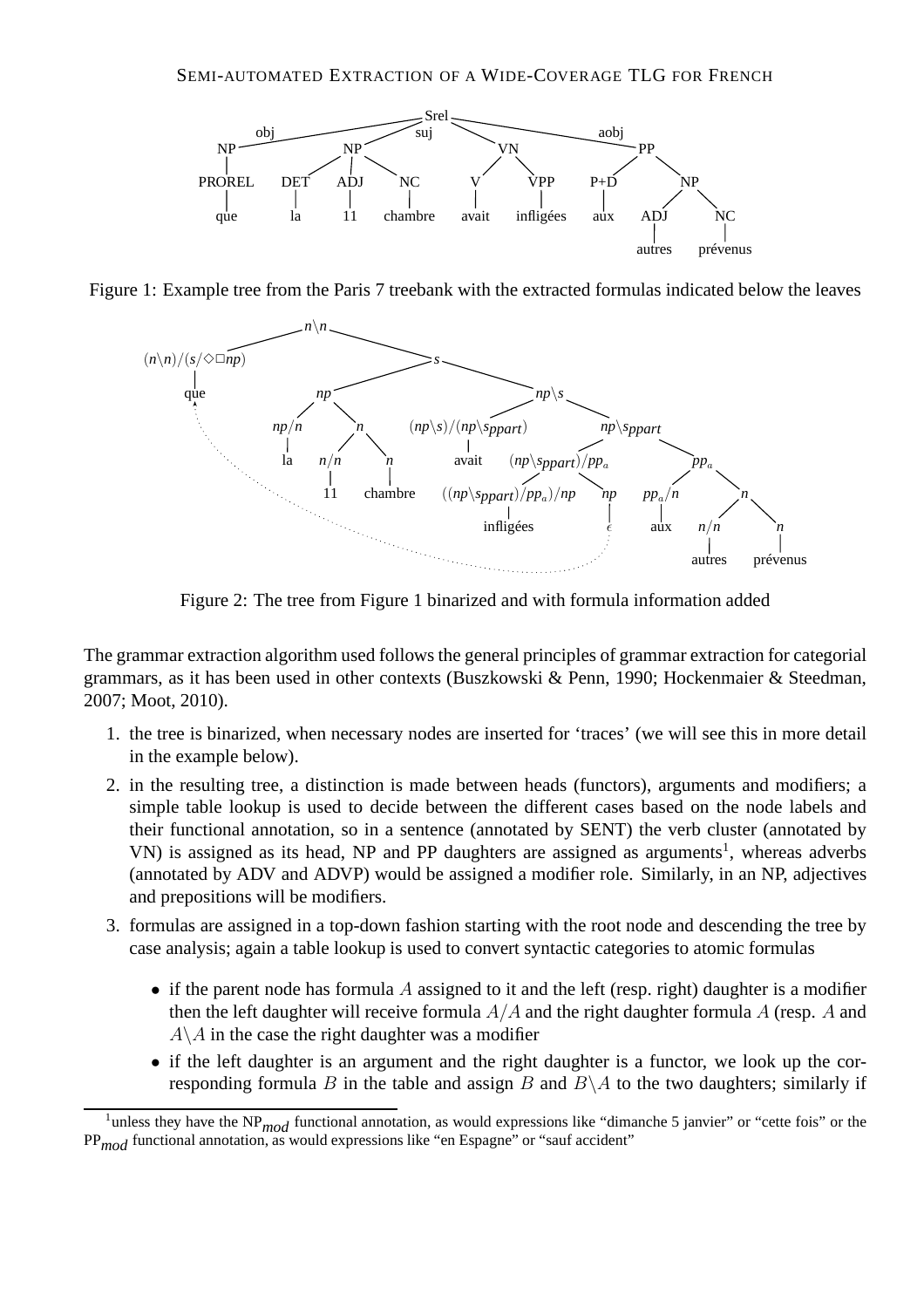#### RICHARD MOOT

the left daughter is a functor and the right daughter an argument with formula  $B$  then the corresponding formulas will be  $A/B$  and B respectively.

• for a leaf with word w and computed formula A, the pair  $w - A$  is added to the lexicon.

Figure 2 shows the result of the extraction algorithm for the tree discussed above. I will just comment on some of the less evident aspects of the extracted lexicon.

Firstly, some restructuring has taken place. The prepositional phrase headed by *aux* was assigned in the corpus as an argument of the verb cluster *VN*, where in the extracted lexicon it is an argument of the past participle *infligées*. Again, these cases are very common and this reattachment gives us a more natural lexicon. Otherwise, the binarization is without surprises.

A second important element is the analysis of the relative pronoun *que*. As can be seen in Figure 1, the corpus indicates the *que* is has the role of object in the relative phrase, but in addition it functions as a modifier of the noun *amendes* (absent from the figure). The extraction algorithm adds an *np* 'trace', indicated by  $\epsilon$ , to the rightmost verb of the first verbal group occurring after the relativizer, though manual verification is often necessary to verify this is the correct position.<sup>2</sup> The relation between the trace and the relativizer is indicated in the figure by a dotted line. Readers familiar with multimodal categorial grammars will recognize the dotted line corresponds to the introduction rule for the implication [/*I*]. All in all, this gives us the category for the relative pronoun *que* which we discussed in Section 2: a noun modifier selecting a sentence missing a noun phrase to its right.

Finally, it should be noted that some of the syntactic categories have subcategories: we distinguish between s when it occurs as a past participle (s*ppart*) or infinitive group (s*inf*) making it possible for a verb to admit only specific verb groups as its arguments. This allows us to assign  $(np\backslash s)/(np\backslash sppart)$  to the different forms of *avoir* and  $(np\gtrslash s)/(np\gtrslash s_{inf})$  to the different forms of *vouloir*.

### **4 Improving the extracted grammar**

A first run of the extraction algorithm gives a highly ambiguous grammar with 5.240 distinct formulas which have been assigned at least once to one of the words in the lexicon. Manual inspection of this first treebank  $TLG<sub>0</sub>$  reveals that the extracted lexicon contains many formulas which are the result either of inconsistencies in the treebank or of inconsistencies between the way a phenomenon is analyzed in the treebank and the way it would preferably be analyzed in a type-logical grammar.

A first improvement is the reduction of the different formulas assigned to adverbs. One of the prototypical positions for an adverb is directly to the right of the verb it modifies. This means that if we assign the formula A to this verb, the adverb will have formula  $A \setminus A$  assigned to it. However, using the multimodal solution sketched in Section 2 permits us to reduce these instances to the formula  $s \setminus 1$  s.

In addition, by inspecting the different lexical entries, both for the most frequent words and for the different part-of-speech tags, entries which have been deemed suspect have been manually verified and, where necessary, corrected. Inversely, the list of words assigned to each of the different formulas has been inspected and again formulas which looked inappropriate for the words to which they were assigned have been verified, corrected and made more consistent. To give an indication of the impact of these

<sup>2</sup>Some relatative pronouns like *qui* are easy, whereas others, like *dont* and *laquelle* require more effort.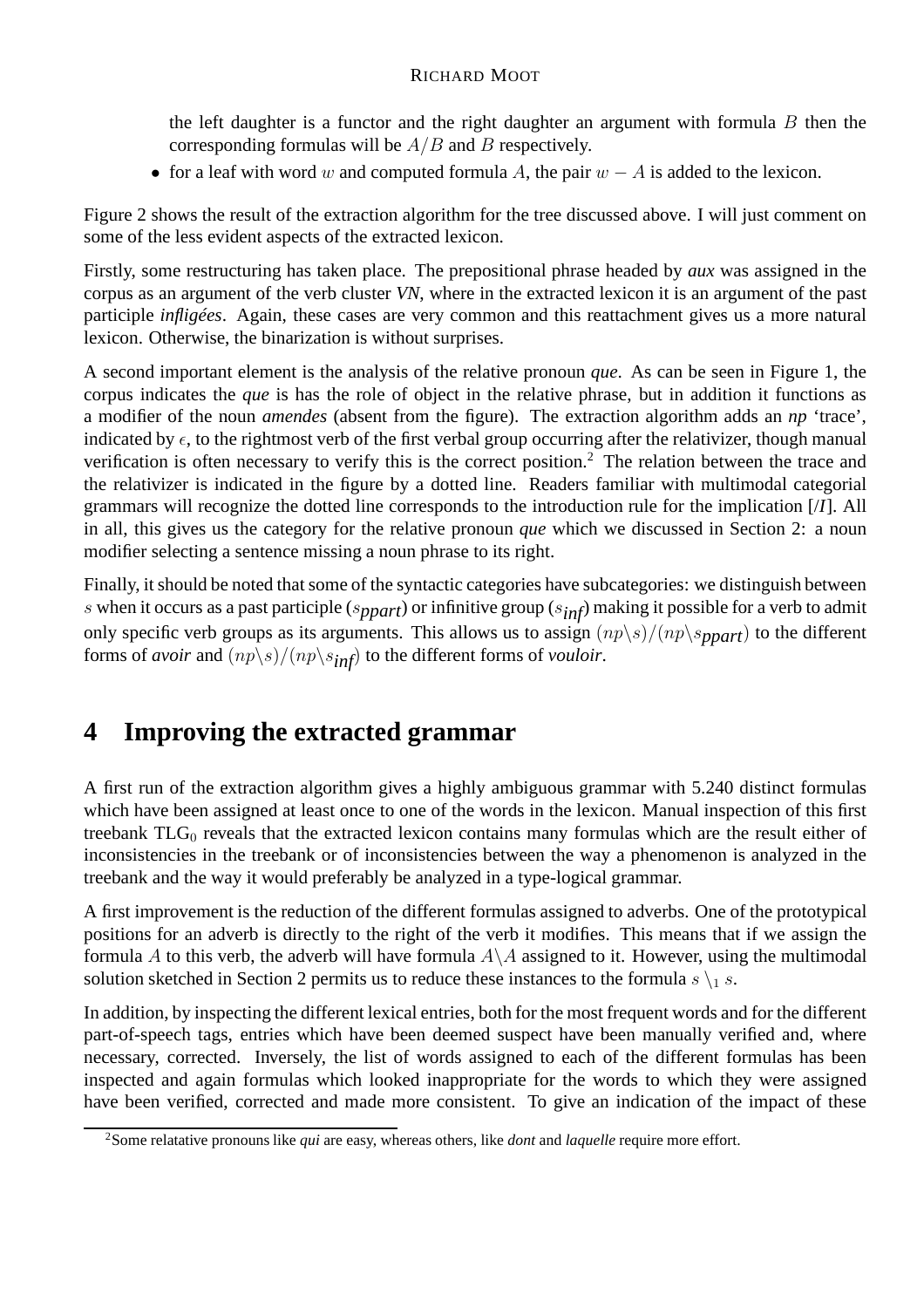simplifications, the different formulas for conjunctions have been reduced from 606 in  $TLG_0$  to 188 in TLG.

Taken together, these improvements reduce the number of lexical formulas to a more reasonable, but still quite large, number of 817 distinct formulas. This second treebank, TLG, while undoubtedly still containing a fair amount of errors, provides a good balance between lexicon size and descriptive adequacy.

Some differences with the English treebank CCGbank should be noted. First of all, in the CCGbank, conjunctions (in our case *et*, *ou* and on some occasions the comma) are handled by the parser whereas in the TLG treebank this information is handled by the supertagger, hence the 188 different categories cited above. In addition, to reduce the number of lexical categories, the CCGbank uses a number of non-logical axioms which transform past participles to adjectives (useful in noun phrases like "le risque lié au négoce international", where *lié* is assigned  $(n\backslash n)/pp_a$  — instead of its usual  $(np\backslash s_{nnart})/pp_a$  — indicating that in this context, it selects a prepositional phrase to its right in order to become a noun modifier). Other nonlogical axiom include a rule allowing an  $n$  to function as an  $np$ , which is used for a noun phrases without a determiner. In order to give an indication of the effects of these simplifications in the current context, a second grammar by automatically simplifying the first grammar in accordance with these strategies. We will refer to this more compact grammar as  $TLG_c$ .

#### **5 Evaluation**

|      | TLG  | $\#/{\rm w}$ | $TLG_c$ | $\#/w$ |
|------|------|--------------|---------|--------|
| 1.0  | 90.5 | 1.0          | 93.5    | 1.0    |
| 0.1  | 96.4 | 2.7          | 97.5    | 2.5    |
| 0.05 | 97.3 | 3.1          | 98.0    | 2.9    |
| 0.01 | 98.4 | 4.7          | 98.8    | 3.8    |

Table 1: Supertagger results for the TLG treebanks

In spite of all the reductions made to the treebanks, the resulting lexicon still has a very high number of formulas assigned to each word. In order for the extracted grammar to be more easily parsed, a 'classic' strategy is to use a supertagger which decides, based on the surrounding local context the words and part-of-speech tags occurring in a two-word window around the current word as well as the previous two formulas or 'supertags' — which is the most likely formula to assign to the current word.

The maximum entropy supertagger developed by Clark & Curran (2004) has been used to evaluate supertagger performance on the TLG treebank. The treebank has been split into two set: a of training data containing 11.196 sentences and 334.525 words and a set of test data, containing 1.244 sentences and 36.504 words. The maximum entropy model has been trained with the Clark & Curran (2004) supertagger using their adaptation of the L-BFGS algorithm to optimize parameter estimation.

Results for the extracted grammars TLG and  $TLG<sub>c</sub>$  are shown in Table 1.<sup>3</sup> For the first row only the best supertag has been kept, whereas the other rows list the result for a multitagger which keeps all supertag with probability greater than  $\beta$  times the highest probability (Clark, 2002), with a lower  $\beta$  value meaning a larger set of supertags assigned to each word. The left-hand column lists the percentage of the sets of supertags assigned to word-POS tag pairs containing the correct supertag for experiments TLG and  $TLG<sub>c</sub>$ , with the right-hand column listing the average number of supertags per word. Though we should

<sup>&</sup>lt;sup>3</sup>Results for the treebank TLG<sub>0</sub> which incorporates none of the improvements described in Section 4 are not shown in the table. Supertagging predicision for this treebank is 79.4 %, which is in line with results reported for automatically extracted TAGs (Chen & Vijay-Sjanker, 2000) both in terms of the number of different supertags and precision.